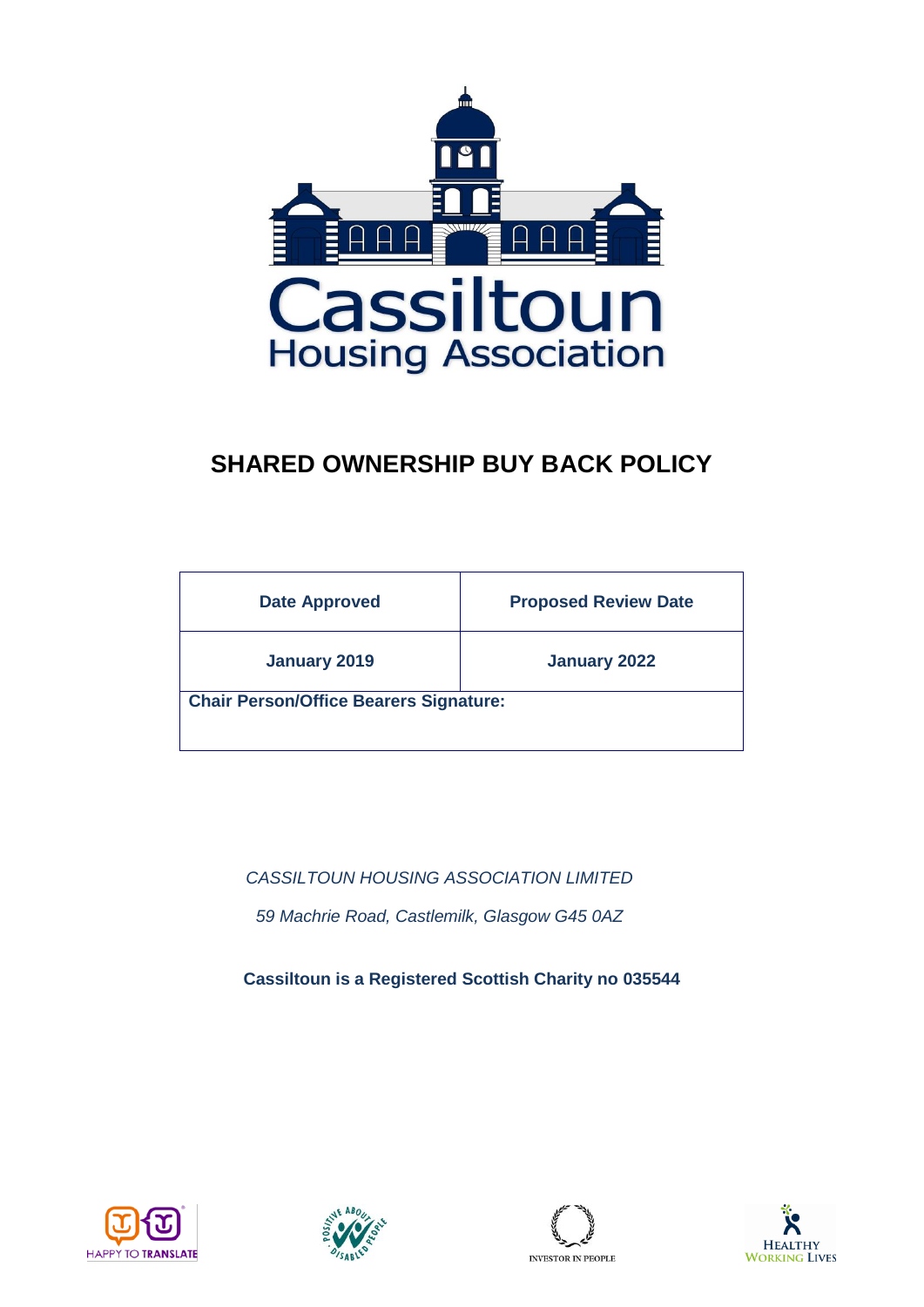| <b>Section</b> | <b>Contents</b> |
|----------------|-----------------|
| 1.             | Introduction    |
| 2.             | Background      |
| 3.             | Procedure       |
| 4.             | Review          |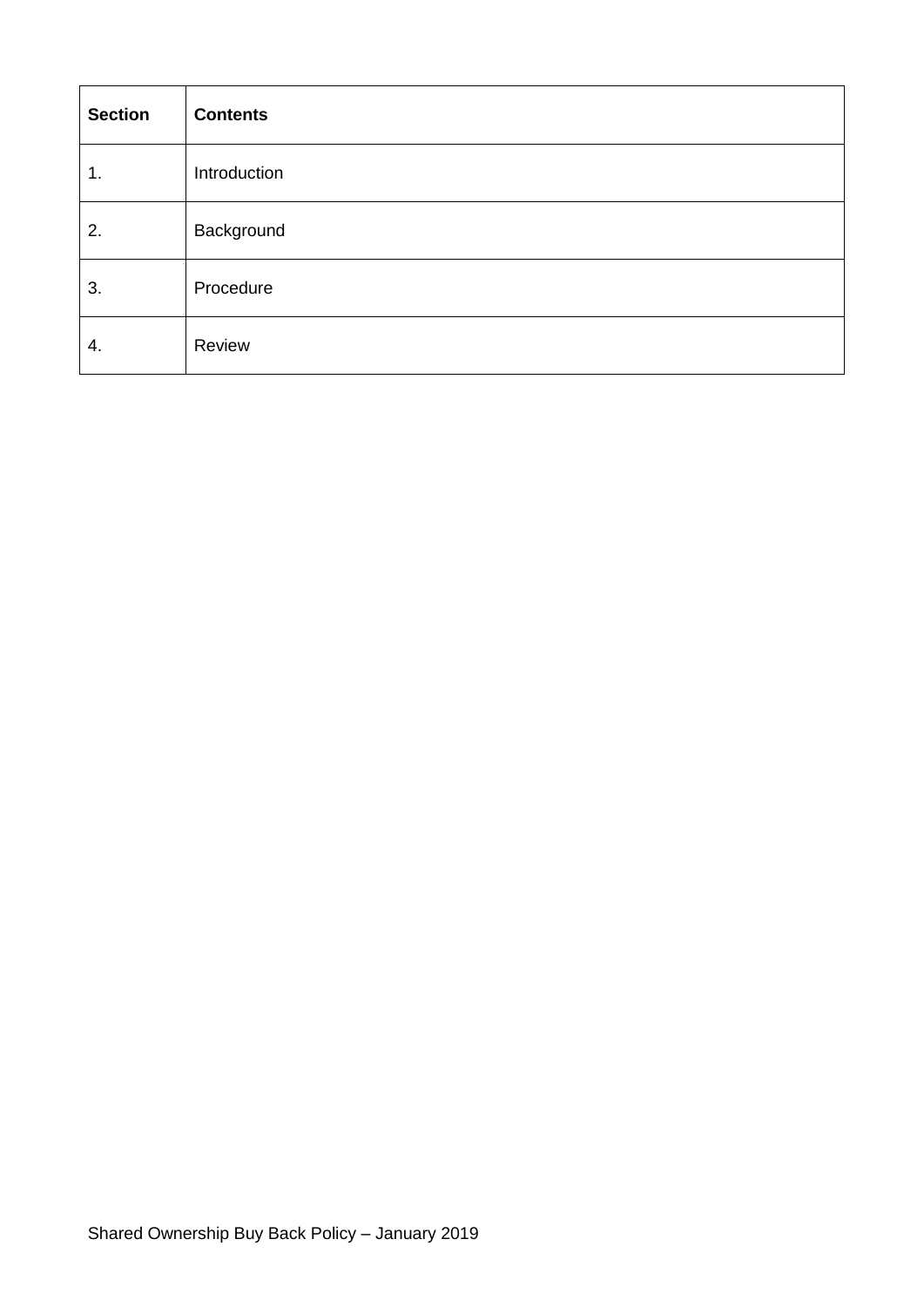# **1. INTRODUCTION**

- 1.1 The Association developed a number of Shared Ownership Housing Units within its newbuild stock in the late 1990's as a contribution to meeting corporate objectives.
- 1.2 The aim of this policy is to ensure that when a Sharing Owner wishes to sell their share in a property that the Association retains its right to have the opportunity to buy the sharing owners share of the property at the current market value as determined at the time by an independent valuer.
- 1.3 In retaining the option to buy back, the Association will manage its exposures to financial risk whilst assisting with tenancy sustainment and the prevention of homelessness.

# **2. BACKGROUND**

- 2.1 The Association currently owns 3 shared ownership units, with sharing owners holding, in the main, 25% ownership.
- 2.2 This Policy has been devised in conjunction with Scottish Government Housing Investment Guidance Note (HIGN 2009/07) issued in May 2009. The Guidance Note details a change to section 3.12 of the current operational procedures for shared ownership set out in SHGN 2000/15. HIGN 2009/07 is attached to this policy document for information.
- 2.3 The guidance now allows the Association, not only to buy back a shared ownership property for the purpose of re-sale on a shared ownership basis but also has the following options depending upon whether a property is to be purchased with vacant possession or with a sitting tenant:

## **Buy back with vacant possession**

Buy back with vacant possession to make available for rent so long as the Local Housing Strategy demonstrates to the satisfaction of the current grant provider, a clear shortage of rented housing relative to the need for shared ownership and no additional grant is required for the purchase. In other words, there must be no evidence of a need for shared ownership properties within the Castlemilk area.

The Association, however, cannot demonstrate a continued need for shared ownership properties through its current waiting list and therefore it is unlikely that this option would be available. The Association will not, therefore, buy back a shared ownership property with the sole purpose of re-selling on a shared ownership basis, however it will offer marketing assistance to sharing owners at a flat fee of £50.00.

#### **Buy back with a sitting tenant**

Purchase of a shared ownership property and offer the tenancy to the former sharing owner shall be considered so long as the sitting tenant's circumstances comply with the Association's Allocation's Policy in that:-

- That the sharing owner is suffering financial hardship and has been assessed by the Money Advice Team as being in financial hardship with the potential to become homeless.
- They comply with the Association's Allocation Policy in that they must meet the letting criteria and needs requirements for the type and size of property. In circumstances where the letting criteria is not met, then the Association may consider purchase of the property depending on the Association's current housing requirements, whilst re-housing the sitting tenant in another Association property which meets their housing needs within the requirements of the Allocations Policy.